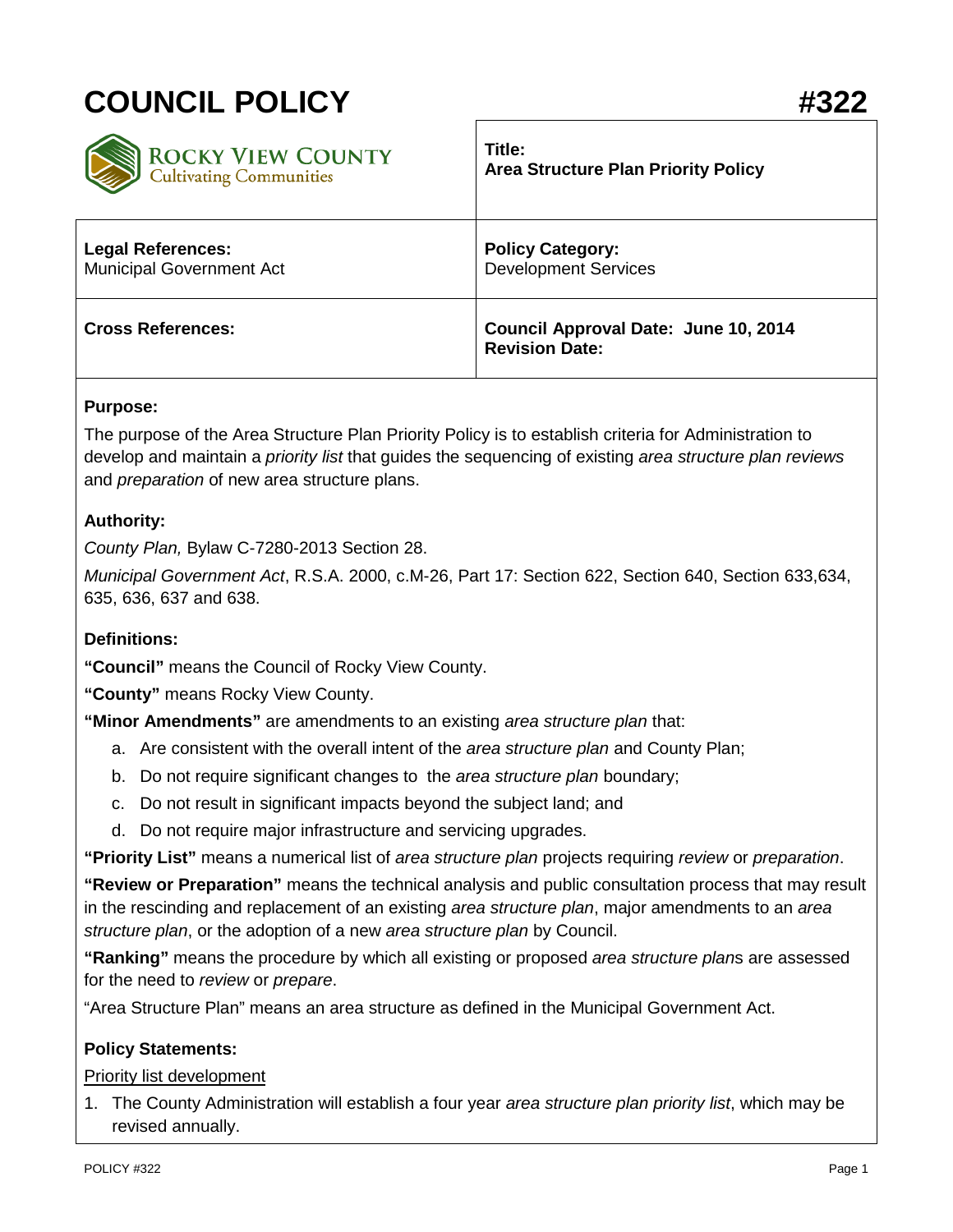- 2. The *priority list* will be based on:
	- a. the *ranking* of a proposed major amendment to an *area structure plan* or need for a new *area structure plan*,
	- b. an assessment as to whether a major amendment to an *area structure plan* should be addressed on a stand-alone basis or as part of a comprehensive review of the entire *area structure plan,* and
	- c. other planning and administrative considerations that are unique to the proposal. The planning and administrative considerations are identified in the following table and if applicable would result in the addition or subtraction of a maximum of 10 points from a ranking score.

### **Planning And Administrative Considerations**

Is the area experiencing development pressures? For example.

- Area is reaching build-out
- Market demand (residential or business)

Is there land use conflict that an ASP (amendment/ creation) would help to resolve?

Do infrastructure changes require a re-evaluation of land use policy?

Would changes to an area structure plan support the development and viability of an existing community?

Does the proposal have unique planning/environmental/community value?

Is there a community/developer/intermunicipal commitment? For example

- Annexation agreements
- **Direction by Council**
- Commencement or direction to prepare background studies
- 3. *Ranking* will be based on a standard set of criteria as detailed in policy nine (9).
	- a. *Area structure plan* requests relying on County utility services shall not be added to the *priority list* until the County has confirmed servicing capacity exists or *has confirmed* capacity will be provided through legal agreements or other methods satisfactory to the County.
- 4. *Ranking* of *area structure plans* for *review* or *preparation* will occur on a semi-annual basis.
	- a. Applicants requesting ranking will document how the *area structure plan* proposal meets the *ranking* criteria.
	- b. Requests for *ranking* will be subject to a *ranking* fee as established in the Master Rates Bylaw.
	- c. *Area structure plan ranking* requests that result in the *review* or *preparation* of an *area structure plan* will have the *ranking* fee applied towards the plan cost.
- 5. *Minor amendments* to an *area structure plan* will not be prioritized and may proceed in parallel with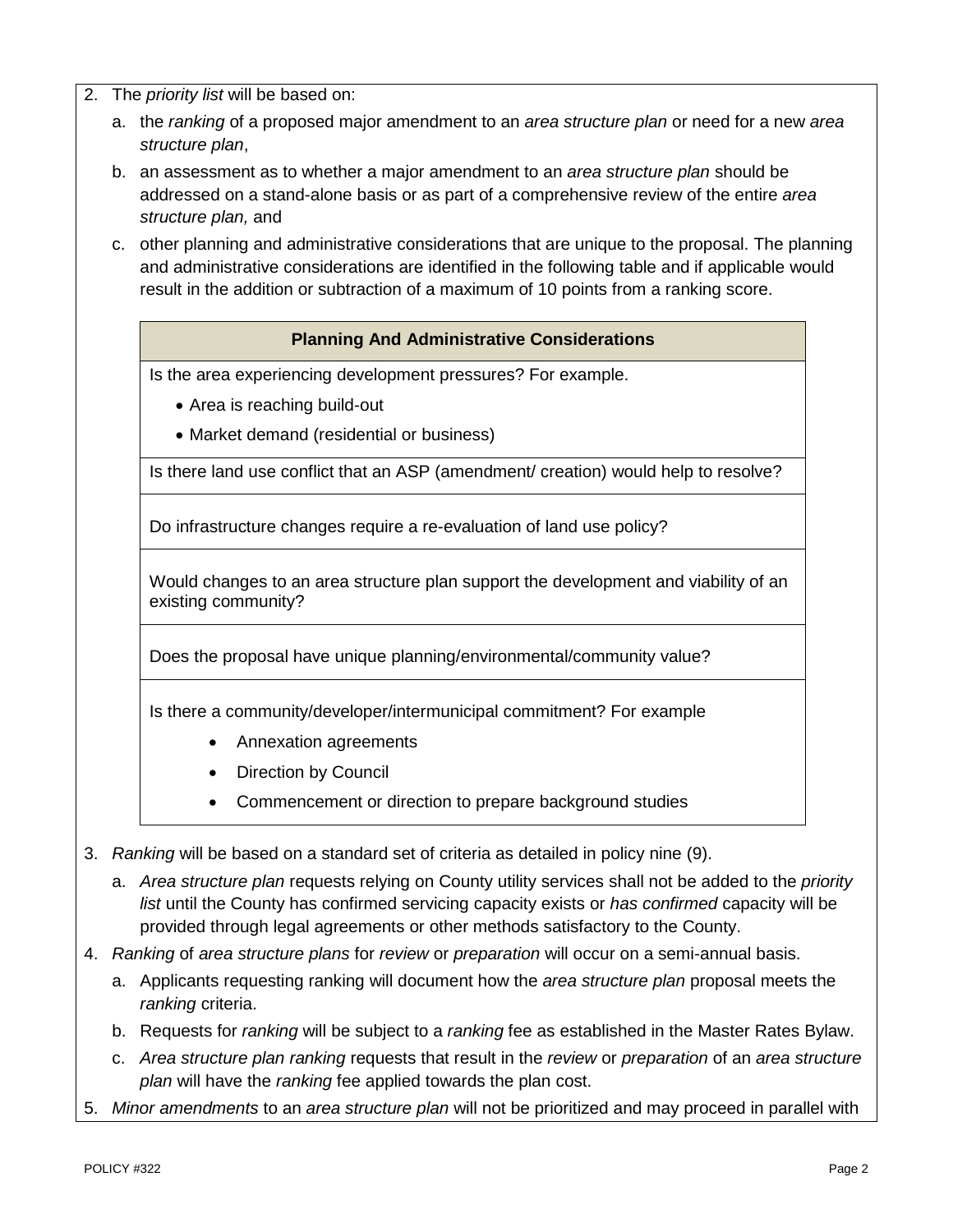other relevant planning applications.

a. Requests for *ranking* will be assessed upon receipt to determine if they are a *minor amendment.*

## Area Structure Plan Review or Preparation

- 6. The *priority list* will be used to establish Administration's four year work plan.
- 7. The timing of *an area structure plan review* or *preparation* will be based on the plans' numerical order on the *priority list*, yearly budgets, administrative resources and other administrative commitments.
- 8. *Area structure plans* under *review* or *preparation* will remain on the *priority list* until they have been presented at a public hearing and a decision of Council is rendered or Council directs the suspension of the *review* or *preparation*.

## Ranking Criteria

9. Administration will rank *area structure plan* proposals not deemed to be *minor amendments* based on the following criteria and the weight assigned to each criteria.

| <b>Criteria</b><br>*When evaluating a proposal the County will<br>consider the vision, principles, goals and policy<br>of the County Plan.                                                                                                                                                                                  | <b>Maximum</b><br><b>Points</b><br>(total 100) | <b>Considerations</b>                                                                                           |
|-----------------------------------------------------------------------------------------------------------------------------------------------------------------------------------------------------------------------------------------------------------------------------------------------------------------------------|------------------------------------------------|-----------------------------------------------------------------------------------------------------------------|
| Location<br>Is the proposal located in one of the<br>development areas identified in the County<br>Plan?<br><b>County Plan</b><br>Principle 1 - Growth and Fiscal<br>Sustainability<br>Section 5 - Managing Residential<br>$\bullet$<br>Growth<br>Section 14 - Business Development<br>$\bullet$<br>Map 1 - Managing Growth | 35                                             | Proposals within identified area structure<br>plan boundaries or identified business areas<br>will score higher |
| <b>Fiscal</b>                                                                                                                                                                                                                                                                                                               | 20                                             |                                                                                                                 |
| Does the proposal support the County's<br>fiscal goal of increasing the non-residential<br>assessment base?<br>Has the proponent demonstrate a market<br>demand for the commercial/industrial                                                                                                                               |                                                | Feasible commercial and industrial<br>development will score higher                                             |
| development they are proposing?<br>County Plan                                                                                                                                                                                                                                                                              |                                                |                                                                                                                 |
| Principle 1 - Growth and Fiscal<br>$\bullet$<br>Sustainability                                                                                                                                                                                                                                                              |                                                |                                                                                                                 |
| Section 6 - Financial Sustainability<br>$\bullet$<br>Section 14 - Business Development                                                                                                                                                                                                                                      |                                                |                                                                                                                 |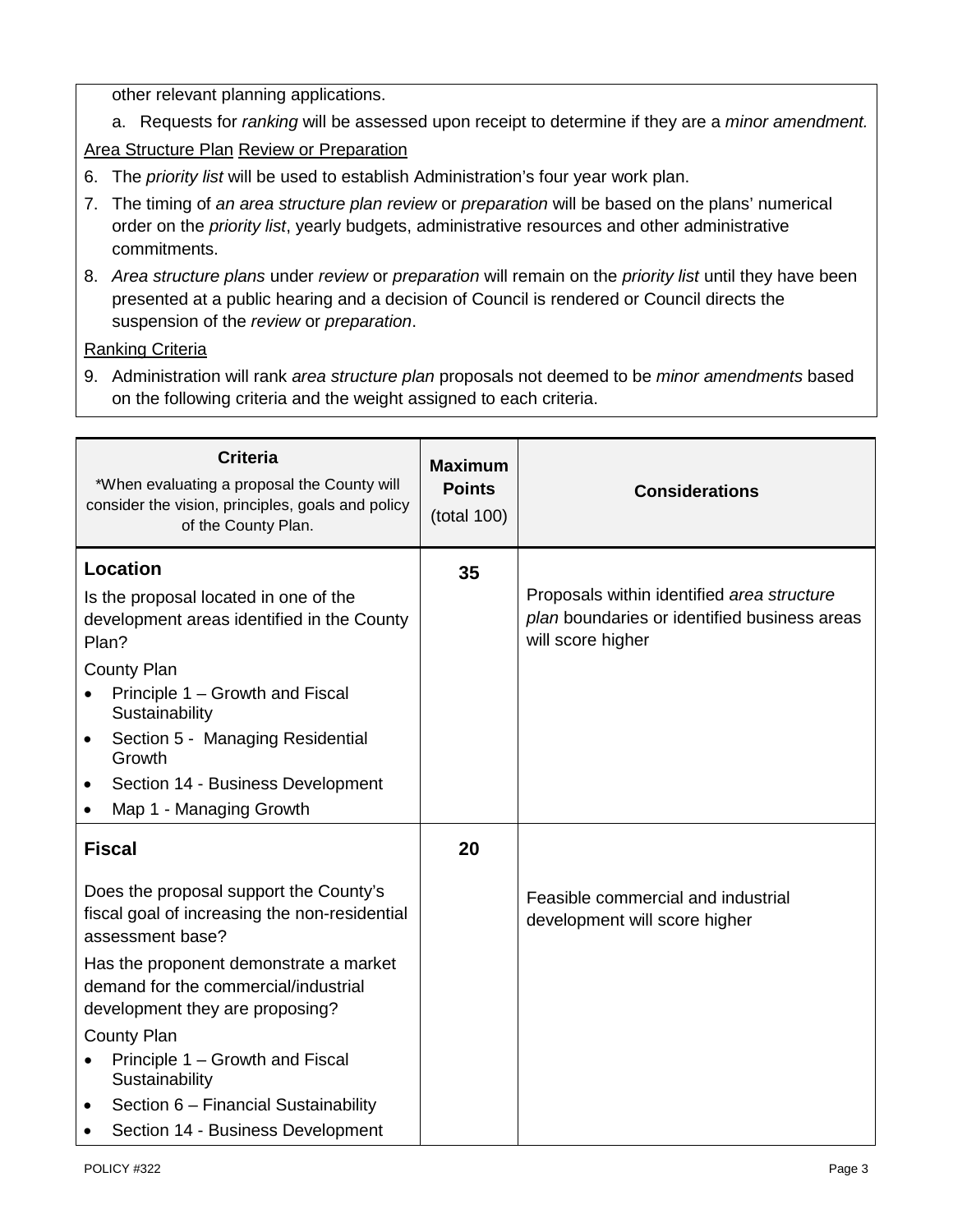| <b>Criteria</b><br>*When evaluating a proposal the County will<br>consider the vision, principles, goals and policy<br>of the County Plan.                                                                                                                                                                                                                                                                                                                    | <b>Maximum</b><br><b>Points</b><br>(total 100) | <b>Considerations</b>                                                                                                                                                                                                                                                                                             |
|---------------------------------------------------------------------------------------------------------------------------------------------------------------------------------------------------------------------------------------------------------------------------------------------------------------------------------------------------------------------------------------------------------------------------------------------------------------|------------------------------------------------|-------------------------------------------------------------------------------------------------------------------------------------------------------------------------------------------------------------------------------------------------------------------------------------------------------------------|
| <b>Design</b><br>Is the proposed design of the residential or<br>business development consistent with the<br>design goals for rural communities?<br><b>County Plan</b><br>Principle 4 - Rural Communities<br>Section 9 - Hamlets<br>Section 10 - Country Residential<br>Development<br>Section 11 - Institutional and<br>$\bullet$<br>community land use<br>Section 12 - Parks, open space,<br>٠<br>pathways, and trails<br>Section 14 - Business Development | 10                                             | Proposals that address the country<br>residential, hamlet and business design<br>objectives will score higher                                                                                                                                                                                                     |
| <b>Servicing</b><br>Is the proposed method of water servicing<br>feasible?                                                                                                                                                                                                                                                                                                                                                                                    | 10                                             | $\cdot$<br>Water solutions in order of preference<br>1. Locate within an existing serviced area<br>2. Extend services from an existing regional<br>private or municipal system<br>3. Build a regional system                                                                                                      |
| <b>Servicing</b><br>Is the proposed method of wastewater<br>servicing feasible?                                                                                                                                                                                                                                                                                                                                                                               | 10                                             | Wastewater solutions in order of preference<br>1. Locate within an existing municipal<br>service area<br>2. Extend services from an existing<br>municipal system<br><b>OR</b><br>Tie into an existing private system<br>1.<br>2. Build a regional system<br>3. Build a decentralized system (on site<br>disposal) |